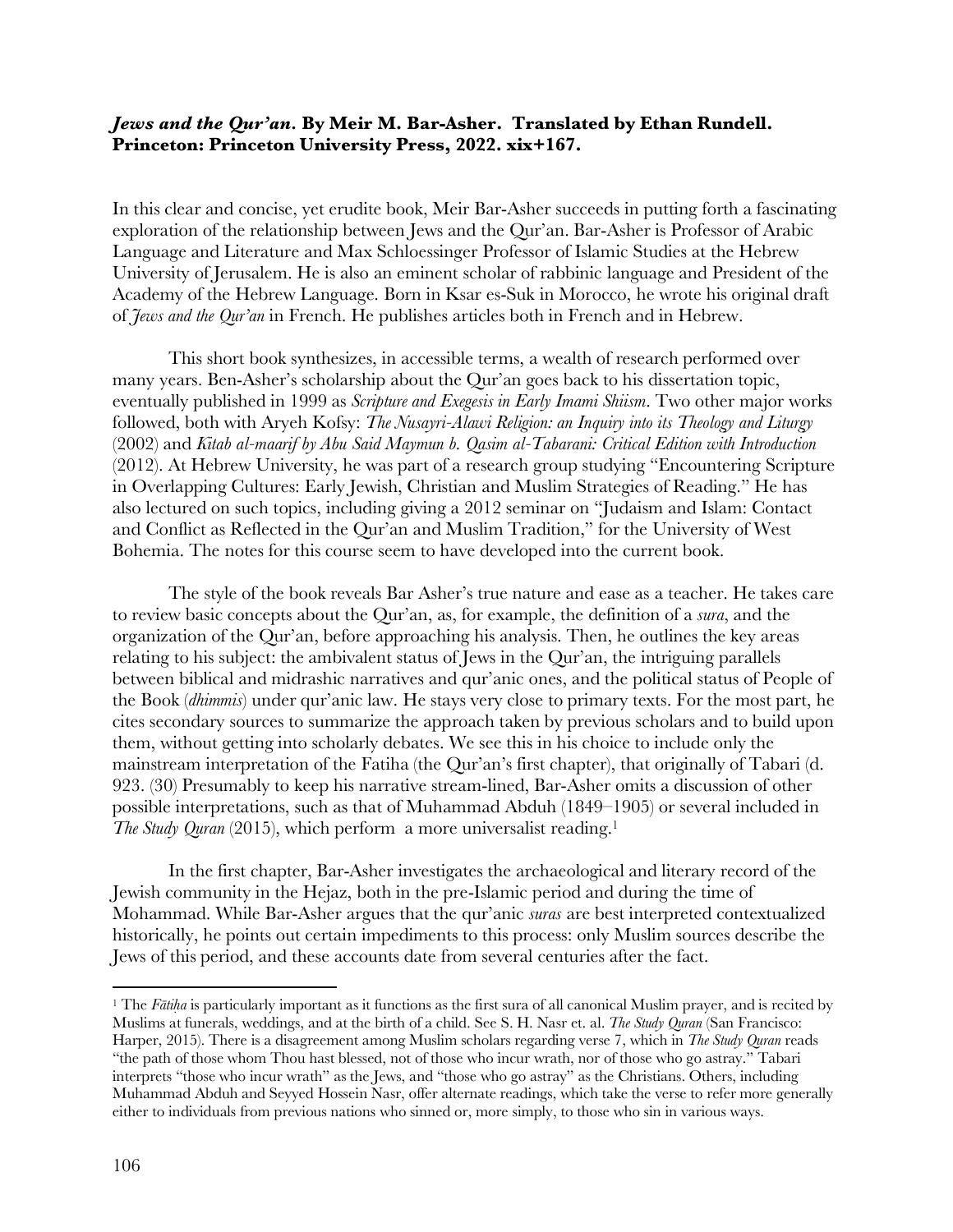In the second chapter, Bar-Asher analyzes the varying tones of passages in the Qur'an about the Jews, depending on whether they are described as *banu Isra'il* (descendants of Israel in the biblical period), *al yahud* (Jews of the post-biblical period), or *ahl al-kitab* (the People of the Book). Bar-Asher tackles the Qur'an's criticisms of the Jews, in particular the sins for which the Qur'an suggests the Jews have lost their election. He situates them in the context of an "anti-Jewish polemical tradition that predated Islam" (53).

In one of the most intriguing chapters (chapter three), Bar-Asher describes parallel biblical and qur'anic accounts, noting that the Qur'an relies on post-biblical sources (Talmud and Midrash) more than on the Hebrew Bible itself. He suggests this material was transmitted by Jewish converts to Islam, mentioning in particular Wahab b. Munabbih. (Other scholars, among them, Israel Shrenzel, have suggested early Muslims attended Jewish schools.) Bar-Asher's comment that "countless texts remain to be studied," (87) whetted my desire to learn more.

In chapter four, Bar-Asher summarizes the strong parallels that exist between Islamic and Jewish law, in particular regarding prayer, fasting, dietary laws and the calendar. According to the author, the Prophet Muhammad, seeing himself as a successor to the biblical prophets, adopted many practices advocated by them, but also strove to differentiate Islamic practices from Jewish and Christian ones.

In chapter five, Bar-Asher explores Islamic legal rules governing the People of the Book living under Muslim rule (*dhimmis*). He analyzes what elements are introduced in qur'anic passages (for example, Q. 9:29–30, the establishment of the *jizya*, the tax on the People of the Book), and which elements were formalized later on, in the Pact of 'Umar (which he cites in its entirety), and in decrees added to it, over the centuries. He notes that *dhimma* has been "officially abolished" (119) in almost all Muslim states. In chapter six, Bar-Asher looks at the Shiite belief that Jews are ritually impure, and its implications.

To conclude, I would like to comment briefly on how Bar-Asher's book compares with some remarks by Seyyed Hossein Nasr, editor-in-chief of *The Study Quran*, and author of over fifty other books, regarding the position the Qur'an takes towards other faiths. For his part, Nasr emphasizes the *suras* that are consistent with the perennial philosophy, which argues that all religious traditions share a single, metaphysical truth. Bar-Asher, on the other hand, studies the ways in which Islam and Judaism are "inextricably entwined" (4), and yet, differentiated. Both Nasr and Bar-Asher have the merit of performing nuanced and careful exegetical work about interfaith matters in the Qur'an, at a time when "incendiary discourse" abounds. (140)

I would strongly recommend this book for undergraduate classes in the history of religion; it would also be appropriate for a graduate-level course, but might need to be supplemented with articles that further explore topics introduced by Bar-Asher. Finally, it would be provocative reading for interfaith circles.

> *Joan Listernick Newton, MA*